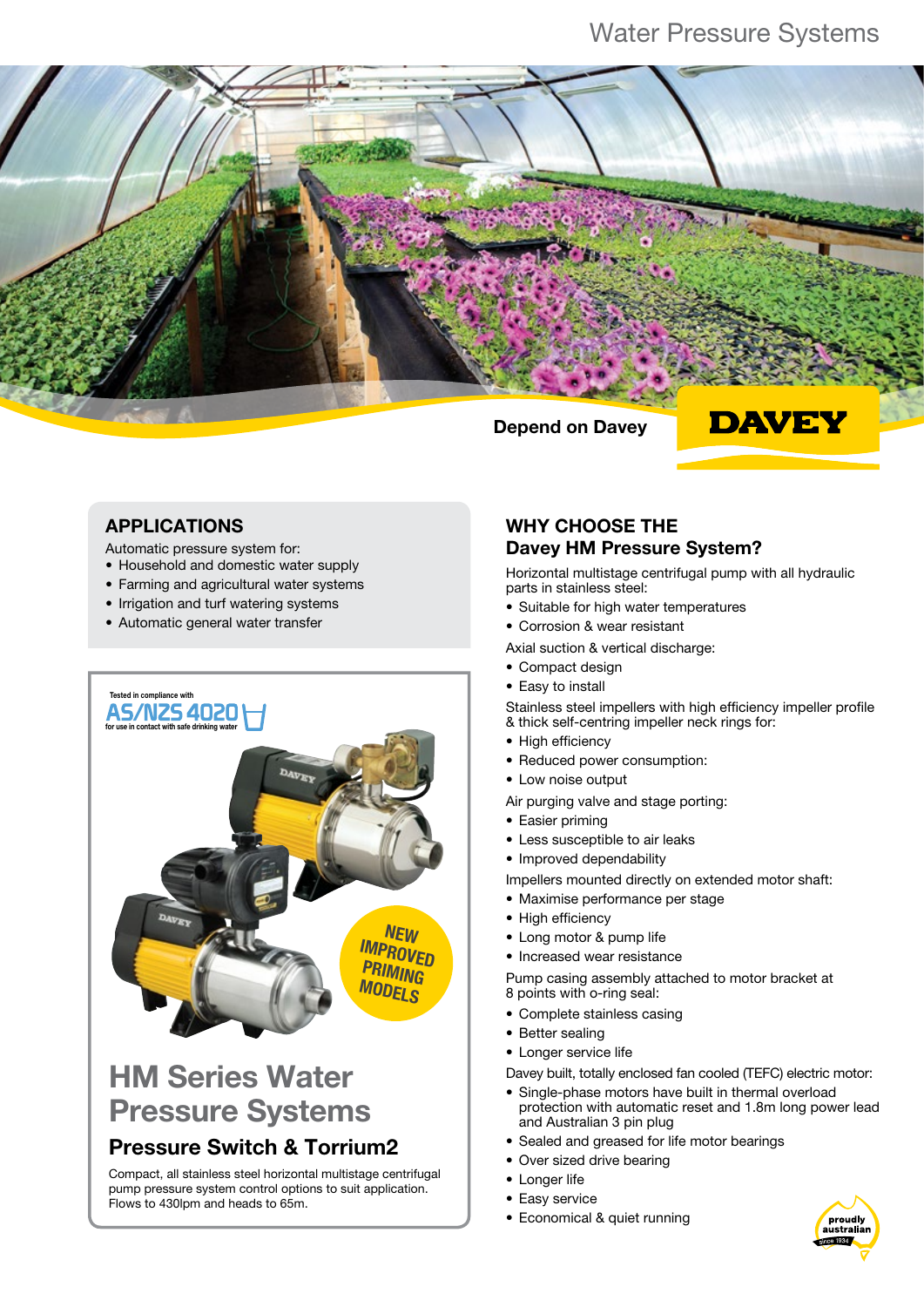# HM Series Water Pressure System



**DAVEY** 

Torrium2 controlled HM Series provides a constant flow water supply system with an all stainless steel pump unit. The Torrium2 is adaptive, eliminating cycling, provides loss of prime protection and over temperature cut out. Pressure tanks can be added if site conditions require additional draw off.

| <b>OPERATING LIMITS</b>      |                           |  |
|------------------------------|---------------------------|--|
| Maximum continuous flow rate | 200 lpm                   |  |
| Maximum operating pressure   | 700 kPa*                  |  |
| Maximum current              | 10 amp                    |  |
| Cut-in pressure range        | 80% of pump shut-off head |  |
| Maximum water temperature    | $65^{\circ}$ C            |  |

\*Dependent on optional tank pressure rating, operating pressure to 820kPa may be achieved.

| <b>HYDRAULIC PERFORMANCE</b>         |                      |                |                  |                           |                      |                   |                            |
|--------------------------------------|----------------------|----------------|------------------|---------------------------|----------------------|-------------------|----------------------------|
|                                      |                      | Ports (BSP)    |                  | <b>Nominal</b>            | <b>Maximum</b>       | <b>Tank Air</b>   |                            |
| <b>Models</b><br><b>Single Phase</b> | <b>Motor</b><br>(P2) | <b>Suction</b> | <b>Discharge</b> | Operating<br>Pressure kPa | Pump<br>Pressure kPa | Pre-charge<br>kPa | <b>Nominal</b><br>Flow Ipm |
| HM60-06T                             | 0.58                 | 11/4" F        | 1"M              | 280                       | 460                  | 320               | 60                         |
| HM60-08T                             | 0.72                 | 11/4" F        | 1"M              | 360                       | 575                  | 400               | 60                         |
| HM60-10T                             | 0.94                 | 11/4" F        | 1"M              | 430                       | 690                  | 480               | 60                         |
| <b>HM90-08T</b>                      | 0.78                 | 11/4" F        | 1"M              | 310                       | 460                  | 320               | 90                         |
| <b>HM90-11T</b>                      | 1.05                 | 11/4" F        | 1"M              | 420                       | 585                  | 410               | 90                         |
| <b>HM90-13T</b>                      | 1.4                  | 11/4" F        | 1"M              | 480                       | 680                  | 475               | 90                         |
| HM160-15T                            | 1.5                  | 11/2" F        | 1"M              | 340                       | 460                  | 320               | 160                        |
| HM160-19T                            | 1.8                  | 11/2" F        | 1"M              | 400                       | 600                  | 420               | 160                        |



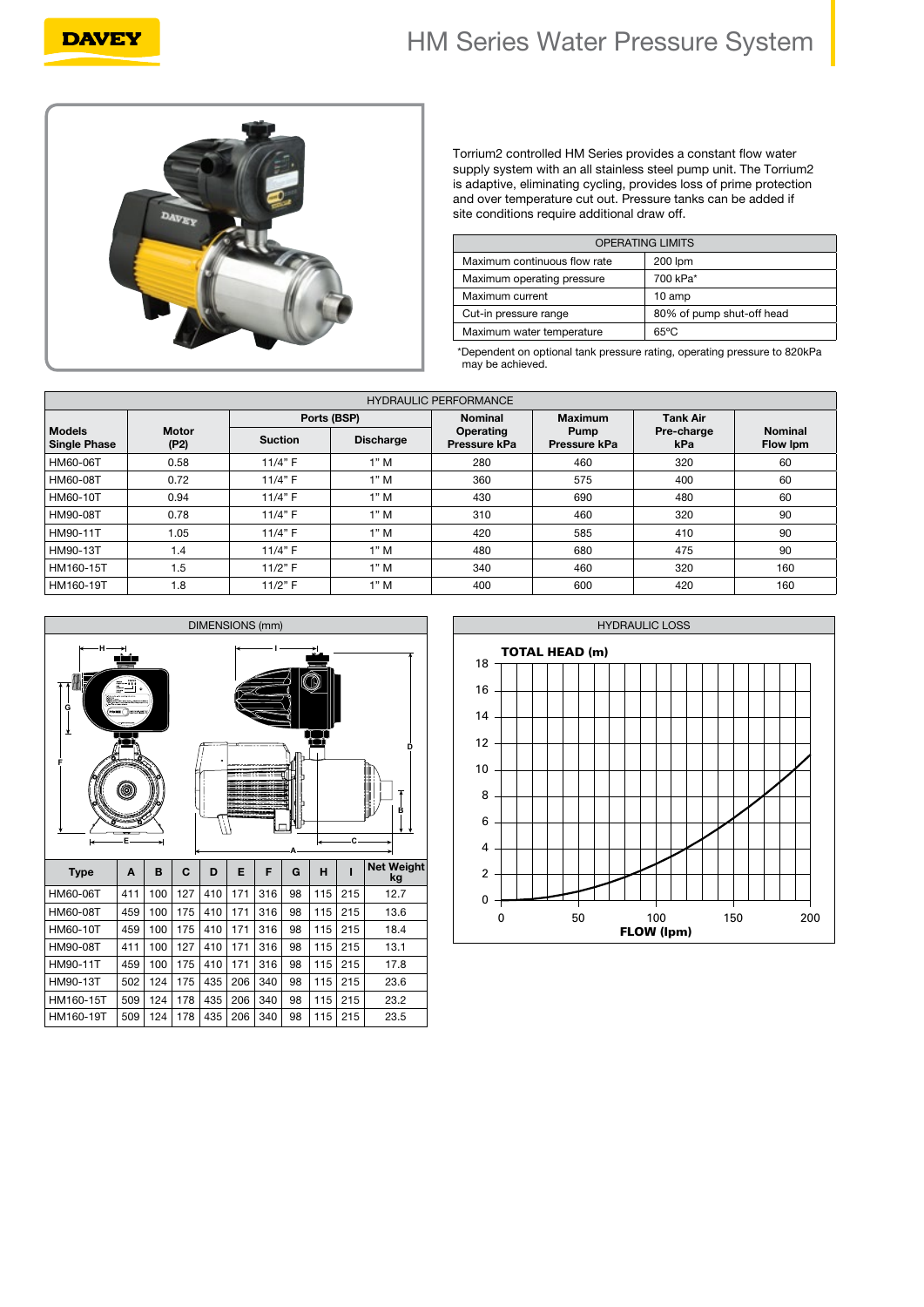



| <b>HYDRAULIC PERFORMANCE</b>         |                      |                      |                  |                           |                      |                   |                            |
|--------------------------------------|----------------------|----------------------|------------------|---------------------------|----------------------|-------------------|----------------------------|
|                                      |                      |                      | Ports (BSP)      | <b>Nominal</b>            | <b>Maximum</b>       | <b>Tank Air</b>   |                            |
| <b>Models</b><br><b>Single Phase</b> | <b>Motor</b><br>(P2) | <b>Suction</b>       | <b>Discharge</b> | Operating<br>Pressure kPa | Pump<br>Pressure kPa | Pre-charge<br>kPa | <b>Nominal</b><br>Flow Ipm |
| HM60-06P                             | 0.58                 | $1\frac{1}{4}$ " F   | 1"F              | 250                       | 400                  | 230               | 60                         |
| HM60-08P                             | 0.72                 | $1\frac{1}{4}$ " F   | 1"F              | 300                       | 500                  | 280               | 60                         |
| HM60-10P                             | 0.94                 | 11/ <sub>4</sub> " F | 1"F              | 350                       | 620                  | 330               | 60                         |
| HM90-08P                             | 0.78                 | 11/ <sub>4</sub> " F | 1"F              | 250                       | 400                  | 230               | 90                         |
| HM90-11P                             | 1.05                 | 11/ <sub>4</sub> " F | 1"F              | 300                       | 500                  | 280               | 90                         |
| HM90-13P                             | 1.4                  | 11/ <sub>4</sub> " F | 1"F              | 350                       | 620                  | 330               | 90                         |
| HM160-15P                            | 1.5                  | $1\frac{1}{2}$ " F   | 1"F              | 250                       | 400                  | 230               | 160                        |
| HM160-19P                            | 1.8                  | $1\frac{1}{2}$ " F   | 1"F              | 300                       | 500                  | 280               | 160                        |
| HM270-19P                            | 1.9                  | 2"F                  | $1\frac{1}{2}$ F | 200                       | 300                  | 180               | 270                        |
| HM270-25P                            | 2.5                  | 2"F                  | $1\frac{1}{2}$ F | 250                       | 400                  | 230               | 270                        |



#### **INSTALLATION**

Pressure switch settings assume zero suction. If the pump is to be operated on suction lift or positive inlet pressure application, pressure settings must be adjusted to suit.

#### PACKAGED SETS

Complete packaged systems are available on request. Pressure tank and pump mounted on common base plate.

Optional control panels also available for single and three phase models.